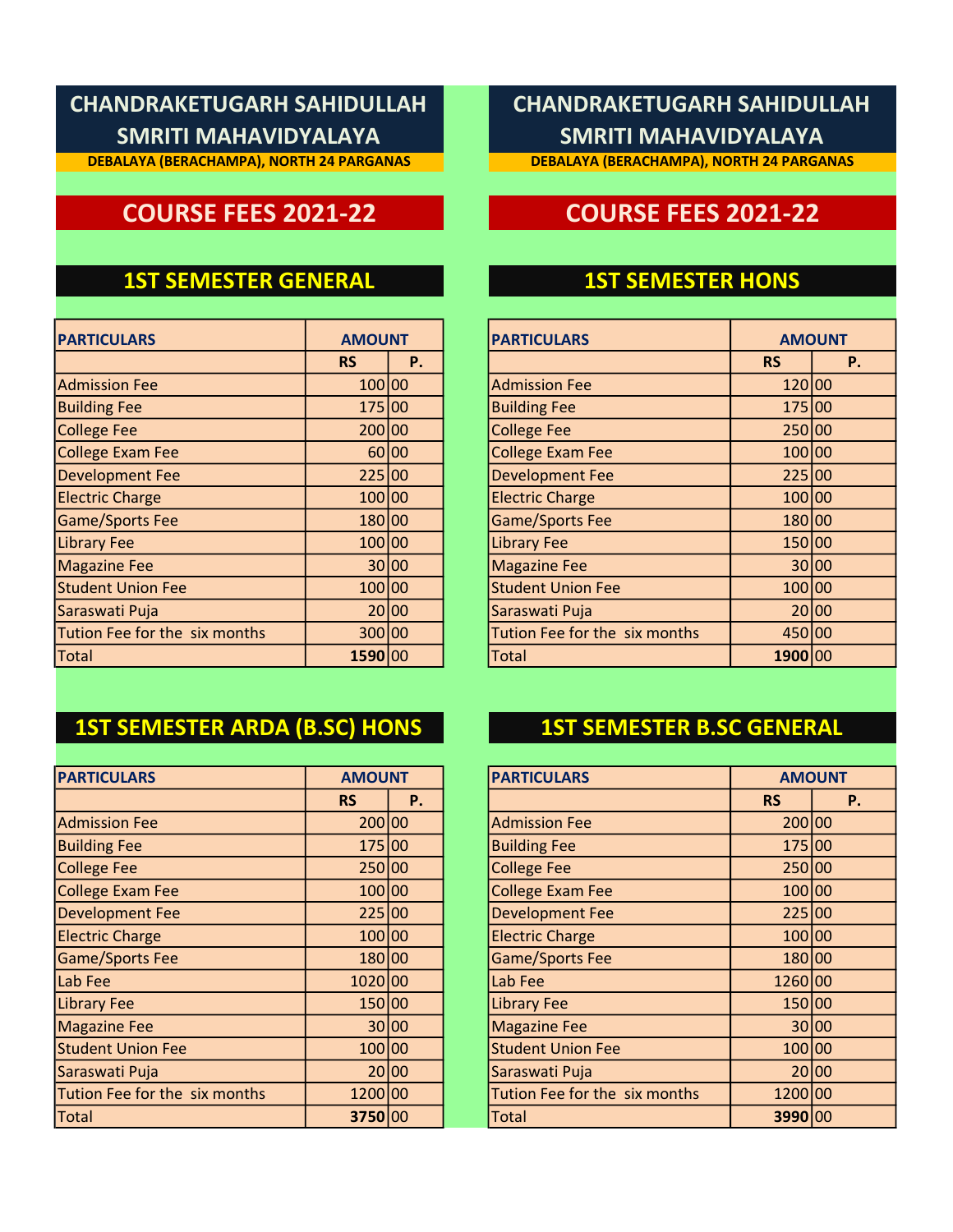**DEBALAYA (BERACHAMPA), NORTH 24 PARGANAS**

## **CHANDRAKETUGARH SAHIDULLAH SMRITI MAHAVIDYALAYA**

**DEBALAYA (BERACHAMPA), NORTH 24 PARGANAS**

## **COURSE FEES 2021-22 COURSE FEES 2021-22**

### **2nd SEMESTER GENERAL 2ND SEMESTER HONS**

| <b>PARTICULARS</b>            | <b>AMOUNT</b> |       | <b>PARTICULARS</b>            | <b>AMOUN</b> |       |
|-------------------------------|---------------|-------|-------------------------------|--------------|-------|
|                               | <b>RS</b>     | P.    |                               | <b>RS</b>    |       |
| <b>Enrollment Fee</b>         | 100 00        |       | <b>Enrollment Fee</b>         | 100 00       |       |
| Incentive Charge              |               | 30 00 | Incentive Charge              |              | 30 00 |
| Student Aid Fund              |               | 50 00 | Student Aid Fund              |              | 50 00 |
| S Health Home Fee             |               | 20 00 | S Health Home Fee             |              | 20 00 |
| Tution Fee for the six months | 300 00        |       | Tution Fee for the six months | 450 00       |       |
| <b>Total</b>                  | 500 00        |       | Total                         | 650 00       |       |

| <b>AMOUNT</b> |    | <b>PARTICULARS</b>            |           | <b>AMOUNT</b> |
|---------------|----|-------------------------------|-----------|---------------|
| <b>RS</b>     | P. |                               | <b>RS</b> | Р.            |
| 100 00        |    | <b>Enrollment Fee</b>         | 100 00    |               |
| 30 00         |    | <b>Incentive Charge</b>       | 30 00     |               |
| 50 00         |    | <b>Student Aid Fund</b>       |           | 50 00         |
| 20 00         |    | <b>S Health Home Fee</b>      | 20 00     |               |
| 300 00        |    | Tution Fee for the six months | 450 00    |               |
| 500 00        |    | <b>Total</b>                  | 650 00    |               |

## **2nd SEMESTER ARDA (B.SC HONS) 2ND SEMESTER B.SC GENERAL**

| <b>PARTICULARS</b><br><b>AMOUNT</b> |           | <b>PARTICULARS</b> | <b>AMOUN</b>                  |           |       |
|-------------------------------------|-----------|--------------------|-------------------------------|-----------|-------|
|                                     | <b>RS</b> | Р.                 |                               | <b>RS</b> |       |
| <b>Enrollment Fee</b>               | 100 00    |                    | <b>Enrollment Fee</b>         | 100 00    |       |
| Incentive Charge                    |           | 30 00              | Incentive Charge              |           | 30 00 |
| Lab Fee                             | 1020 00   |                    | Lab Fee                       | 1260 00   |       |
| Student Aid Fund                    |           | 50 00              | Student Aid Fund              |           | 50 00 |
| S Health Home Fee                   |           | 20 00              | S Health Home Fee             |           | 20 00 |
| Tution Fee for the six months       | 1200 00   |                    | Tution Fee for the six months | 1200 00   |       |
| Total                               | 2420 00   |                    | <b>Total</b>                  | 2660 00   |       |

| <b>PARTICULARS</b><br><b>AMOUNT</b><br><b>AMOUNT</b><br><b>RS</b><br><b>RS</b><br>Р.<br>Р.<br>100 00<br><b>Enrollment Fee</b><br>100 00<br>30 00<br><b>Incentive Charge</b><br>30 00<br>Lab Fee<br>1260 00<br>1020 00 |  |
|-----------------------------------------------------------------------------------------------------------------------------------------------------------------------------------------------------------------------|--|
|                                                                                                                                                                                                                       |  |
|                                                                                                                                                                                                                       |  |
|                                                                                                                                                                                                                       |  |
|                                                                                                                                                                                                                       |  |
|                                                                                                                                                                                                                       |  |
| <b>Student Aid Fund</b><br>50 00<br>50 00                                                                                                                                                                             |  |
| <b>S Health Home Fee</b><br>20 00<br>20 00                                                                                                                                                                            |  |
| Tution Fee for the six months<br>1200 00<br>1200 00                                                                                                                                                                   |  |
| <b>Total</b><br>2660 00<br>2420<br>00                                                                                                                                                                                 |  |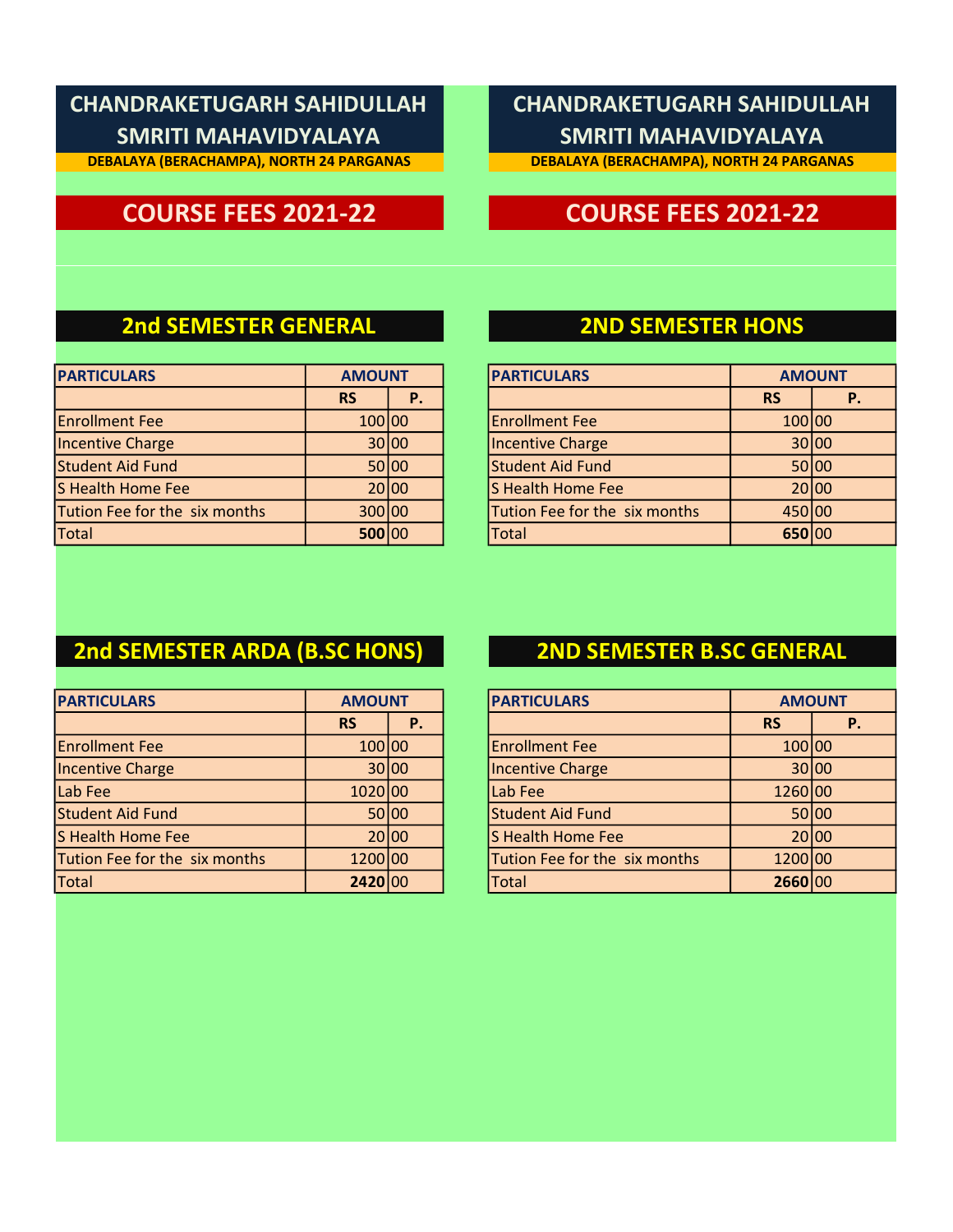**DEBALAYA (BERACHAMPA), NORTH 24 PARGANAS**

## **CHANDRAKETUGARH SAHIDULLAH SMRITI MAHAVIDYALAYA**

**DEBALAYA (BERACHAMPA), NORTH 24 PARGANAS**

## **COURSE FEES 2021-22 COURSE FEES 2021-22**

### **3RD SEMESTER GENERAL 3RD SEMESTER HONS**

| <b>PARTICULARS</b>            | <b>AMOUNT</b> |           | <b>PARTICULARS</b>            | <b>AMOUN</b> |       |
|-------------------------------|---------------|-----------|-------------------------------|--------------|-------|
|                               | <b>RS</b>     | <b>P.</b> |                               | <b>RS</b>    |       |
| <b>Admission Fee</b>          | 100 00        |           | <b>Admission Fee</b>          | 120 00       |       |
| <b>College Fee</b>            | 200 00        |           | <b>College Fee</b>            | 250 00       |       |
| <b>Electric Charge</b>        | 100 00        |           | <b>Electric Charge</b>        | 100 00       |       |
| Game/Sports Fee               | 100 00        |           | <b>Game/Sports Fee</b>        | 100 00       |       |
| Incentive Charge              |               | 30 00     | <b>Incentive Charge</b>       |              | 30 00 |
| <b>Magazine Fee</b>           |               | 30100     | <b>Magazine Fee</b>           |              | 30 00 |
| <b>Student Union Fee</b>      | 100 00        |           | <b>Student Union Fee</b>      | 100 00       |       |
| Saraswati Puja                |               | 20100     | Saraswati Puja                |              | 20 00 |
| Tution Fee for the six months | 300 00        |           | Tution Fee for the six months | 450 00       |       |
| Total                         | 980 00        |           | <b>Total</b>                  | 1200 00      |       |

| <b>AMOUNT</b> |    | <b>PARTICULARS</b>            |           | <b>AMOUNT</b> |
|---------------|----|-------------------------------|-----------|---------------|
| <b>RS</b>     | Ρ. |                               | <b>RS</b> | <b>P.</b>     |
| 100 00        |    | <b>Admission Fee</b>          | 120 00    |               |
| 200 00        |    | <b>College Fee</b>            | 250 00    |               |
| 100 00        |    | <b>Electric Charge</b>        | 100 00    |               |
| 100 00        |    | <b>Game/Sports Fee</b>        | 100 00    |               |
| 30 00         |    | <b>Incentive Charge</b>       | 30100     |               |
| 30 00         |    | <b>Magazine Fee</b>           | 30 00     |               |
| 100 00        |    | <b>Student Union Fee</b>      | 100 00    |               |
| 20 00         |    | Saraswati Puja                | 20100     |               |
| 300 00        |    | Tution Fee for the six months | 450 00    |               |
| 980 00        |    | <b>Total</b>                  | 1200 00   |               |

### **3RD SEMESTER ARDA (B.SC HONS) 3RD SEMESTER B.SC GENERAL**

| <b>PARTICULARS</b><br><b>AMOUNT</b> |           |       |  | <b>PARTICULARS</b>            | <b>AMOUN</b> |       |
|-------------------------------------|-----------|-------|--|-------------------------------|--------------|-------|
|                                     | <b>RS</b> | P.    |  |                               | <b>RS</b>    |       |
| <b>Admission Fee</b>                | 150 00    |       |  | <b>Admission Fee</b>          | 150 00       |       |
| <b>College Fee</b>                  | 250 00    |       |  | <b>College Fee</b>            | 250 00       |       |
| <b>Electric Charge</b>              | 100 00    |       |  | <b>Electric Charge</b>        | 100 00       |       |
| Game/Sports Fee                     | 100 00    |       |  | <b>Game/Sports Fee</b>        | 100 00       |       |
| Incentive Charge                    |           | 30 00 |  | <b>Incentive Charge</b>       |              | 30 00 |
| Lab Fee                             | 1020 00   |       |  | Lab Fee                       | 1260 00      |       |
| <b>Magazine Fee</b>                 |           | 30 00 |  | <b>Magazine Fee</b>           |              | 30 00 |
| <b>Student Union Fee</b>            | 100 00    |       |  | <b>Student Union Fee</b>      | 100 00       |       |
| Saraswati Puja                      |           | 20100 |  | Saraswati Puja                |              | 20 00 |
| Tution Fee for the six months       | 1200 00   |       |  | Tution Fee for the six months | 1200 00      |       |
| Total                               | 3000 00   |       |  | <b>Total</b>                  | 3240 00      |       |

| <b>AMOUNT</b> |    | <b>PARTICULARS</b>            |           | <b>AMOUNT</b> |
|---------------|----|-------------------------------|-----------|---------------|
| <b>RS</b>     | Ρ. |                               | <b>RS</b> | P.            |
| 150 00        |    | <b>Admission Fee</b>          | 150 00    |               |
| 250 00        |    | <b>College Fee</b>            | 250 00    |               |
| 100 00        |    | <b>Electric Charge</b>        | 100 00    |               |
| 100 00        |    | <b>Game/Sports Fee</b>        | 100 00    |               |
| 30 00         |    | <b>Incentive Charge</b>       |           | 30 00         |
| 1020 00       |    | Lab Fee                       | 1260 00   |               |
| 30 00         |    | <b>Magazine Fee</b>           |           | 30 00         |
| 100 00        |    | <b>Student Union Fee</b>      | 100 00    |               |
| 20 00         |    | Saraswati Puja                |           | 20100         |
| 1200 00       |    | Tution Fee for the six months | 1200 00   |               |
| 3000 00       |    | Total                         | 3240 00   |               |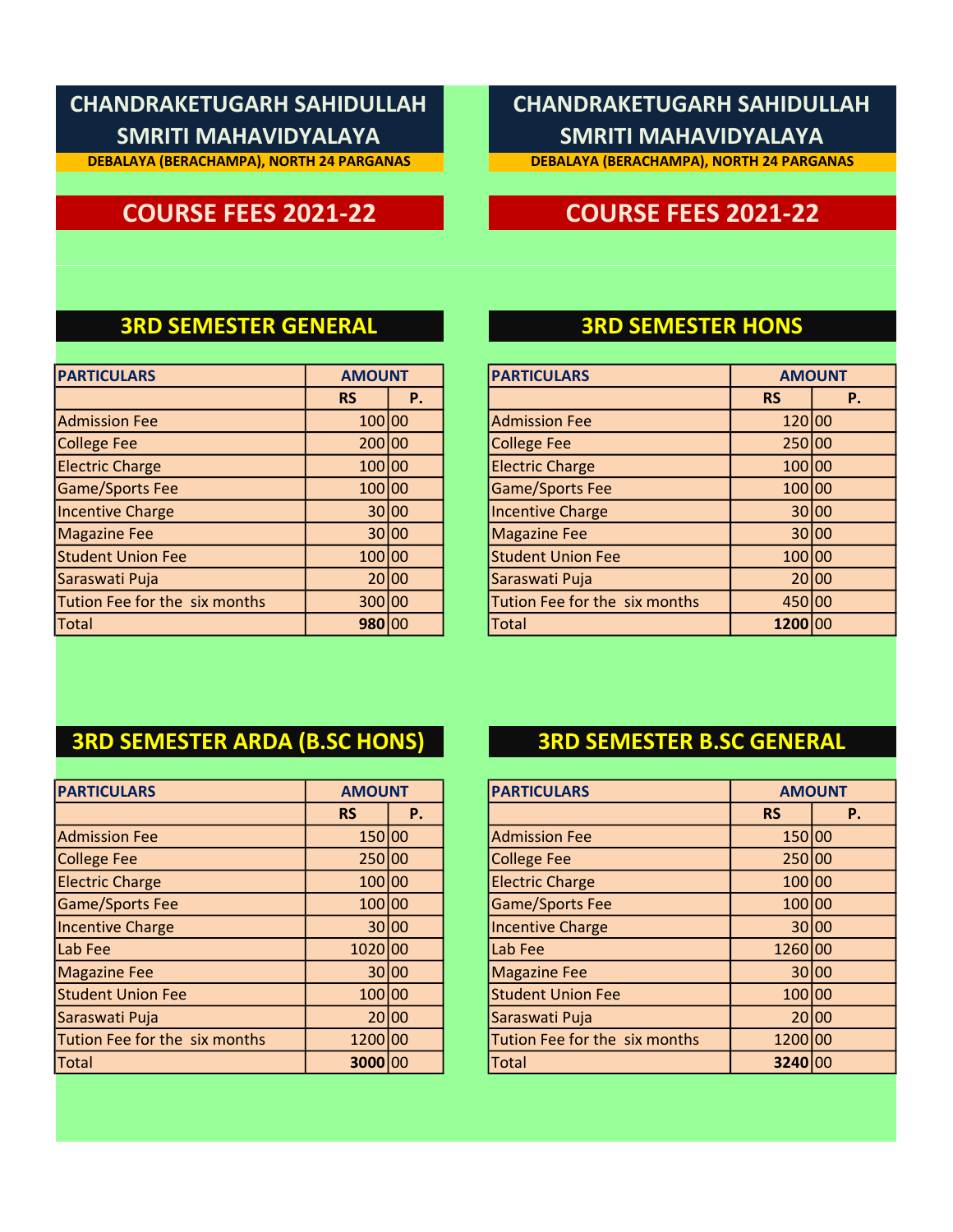**DEBALAYA (BERACHAMPA), NORTH 24 PARGANAS**

## **CHANDRAKETUGARH SAHIDULLAH SMRITI MAHAVIDYALAYA**

**DEBALAYA (BERACHAMPA), NORTH 24 PARGANAS**

## **COURSE FEES 2021-22 COURSE FEES 2021-22**

### **4TH SEMESTER GENERAL 4TH SEMESTER HONS**

| <b>PARTICULARS</b>            | <b>AMOUNT</b> |           | <b>PARTICULARS</b>            | <b>AMOUN</b> |       |
|-------------------------------|---------------|-----------|-------------------------------|--------------|-------|
|                               | <b>RS</b>     | <b>P.</b> |                               | <b>RS</b>    |       |
| <b>Building Fee</b>           | 175 00        |           | <b>Building Fee</b>           | 175 00       |       |
| College Exam Fee              |               | 60 00     | <b>College Exam Fee</b>       | 100 00       |       |
| <b>Development Fee</b>        | 225 00        |           | <b>Development Fee</b>        | 225 00       |       |
| <b>Enrollment Fee</b>         | 100 00        |           | <b>Enrollment Fee</b>         | 100 00       |       |
| Incentive Charge              |               | 30100     | <b>Incentive Charge</b>       |              | 30 00 |
| <b>Library Fee</b>            | 100 00        |           | <b>Library Fee</b>            | 150 00       |       |
| <b>Student Aid Fund</b>       |               | 50 00     | <b>Student Aid Fund</b>       |              | 50 00 |
| S Health Home Fee             |               | 20100     | S Health Home Fee             |              | 20 00 |
| Tution Fee for the six months | 300 00        |           | Tution Fee for the six months | 450 00       |       |
| Total                         | 1060 00       |           | <b>Total</b>                  | 1300 00      |       |

| <b>AMOUNT</b> |    | <b>PARTICULARS</b>            |           | <b>AMOUNT</b> |
|---------------|----|-------------------------------|-----------|---------------|
| <b>RS</b>     | Ρ. |                               | <b>RS</b> | <b>P.</b>     |
| 175 00        |    | <b>Building Fee</b>           | 175 00    |               |
| 60 00         |    | <b>College Exam Fee</b>       | 100 00    |               |
| 225 00        |    | <b>Development Fee</b>        | 225 00    |               |
| 100 00        |    | <b>Enrollment Fee</b>         | 100 00    |               |
| 30 00         |    | <b>Incentive Charge</b>       | 30 00     |               |
| 100 00        |    | <b>Library Fee</b>            | 150 00    |               |
| 50 00         |    | <b>Student Aid Fund</b>       | 50 00     |               |
| 20 00         |    | S Health Home Fee             | 20 00     |               |
| 300 00        |    | Tution Fee for the six months | 450 00    |               |
| 1060          | 00 | <b>Total</b>                  | 1300 00   |               |

## **4TH SEMESTER ARDA (B.SC HONS) 4TH SEMESTER B.SC GENERAL**

|           |           |                                                                                                                             | <b>PARTICULARS</b>            |           |                                                                                                 |
|-----------|-----------|-----------------------------------------------------------------------------------------------------------------------------|-------------------------------|-----------|-------------------------------------------------------------------------------------------------|
| <b>RS</b> | <b>P.</b> |                                                                                                                             |                               | <b>RS</b> |                                                                                                 |
|           |           |                                                                                                                             | <b>Building Fee</b>           |           |                                                                                                 |
|           |           |                                                                                                                             | <b>College Exam Fee</b>       |           |                                                                                                 |
|           |           |                                                                                                                             | <b>Development Fee</b>        |           |                                                                                                 |
|           |           |                                                                                                                             | <b>Electric Charge</b>        |           |                                                                                                 |
|           |           |                                                                                                                             | <b>Incentive Charge</b>       |           | 30 00                                                                                           |
|           |           |                                                                                                                             | Lab Fee                       |           |                                                                                                 |
|           |           |                                                                                                                             | <b>Library Fee</b>            |           |                                                                                                 |
|           |           |                                                                                                                             | <b>Student Aid Fund</b>       |           | 50 00                                                                                           |
|           |           |                                                                                                                             | S Health Home Fee             |           | 20 00                                                                                           |
|           |           |                                                                                                                             | Tution Fee for the six months |           |                                                                                                 |
|           |           |                                                                                                                             | <b>Total</b>                  |           |                                                                                                 |
|           |           | <b>AMOUNT</b><br>175 00<br>100 00<br>225 00<br>100 00<br>30 00<br>1020100<br>150 00<br>50100<br>20100<br>1200 00<br>3070 00 |                               |           | <b>AMOUN</b><br>175 00<br>100 00<br>225 00<br>100 00<br>1260 00<br>150 00<br>1200 00<br>3310 00 |

| <b>AMOUNT</b>     |  | <b>PARTICULARS</b>            |           | <b>AMOUNT</b> |
|-------------------|--|-------------------------------|-----------|---------------|
| Ρ.                |  |                               | <b>RS</b> | <b>P.</b>     |
| 175 00            |  | <b>Building Fee</b>           | 175 00    |               |
| 100 00            |  | <b>College Exam Fee</b>       | 100 00    |               |
| 225 00            |  | <b>Development Fee</b>        | 225 00    |               |
| 100 00            |  | <b>Electric Charge</b>        | 100 00    |               |
| 30 00             |  | <b>Incentive Charge</b>       |           | 30100         |
| 1020 00           |  | Lab Fee                       | 1260 00   |               |
| 150 00            |  | <b>Library Fee</b>            | 150 00    |               |
| 50 00             |  | <b>Student Aid Fund</b>       |           | 50 00         |
| 20 00             |  | <b>S Health Home Fee</b>      |           | 20 00         |
| 1200 00           |  | Tution Fee for the six months | 1200 00   |               |
| 3070<br><b>00</b> |  | <b>Total</b>                  | 3310 00   |               |
|                   |  |                               |           |               |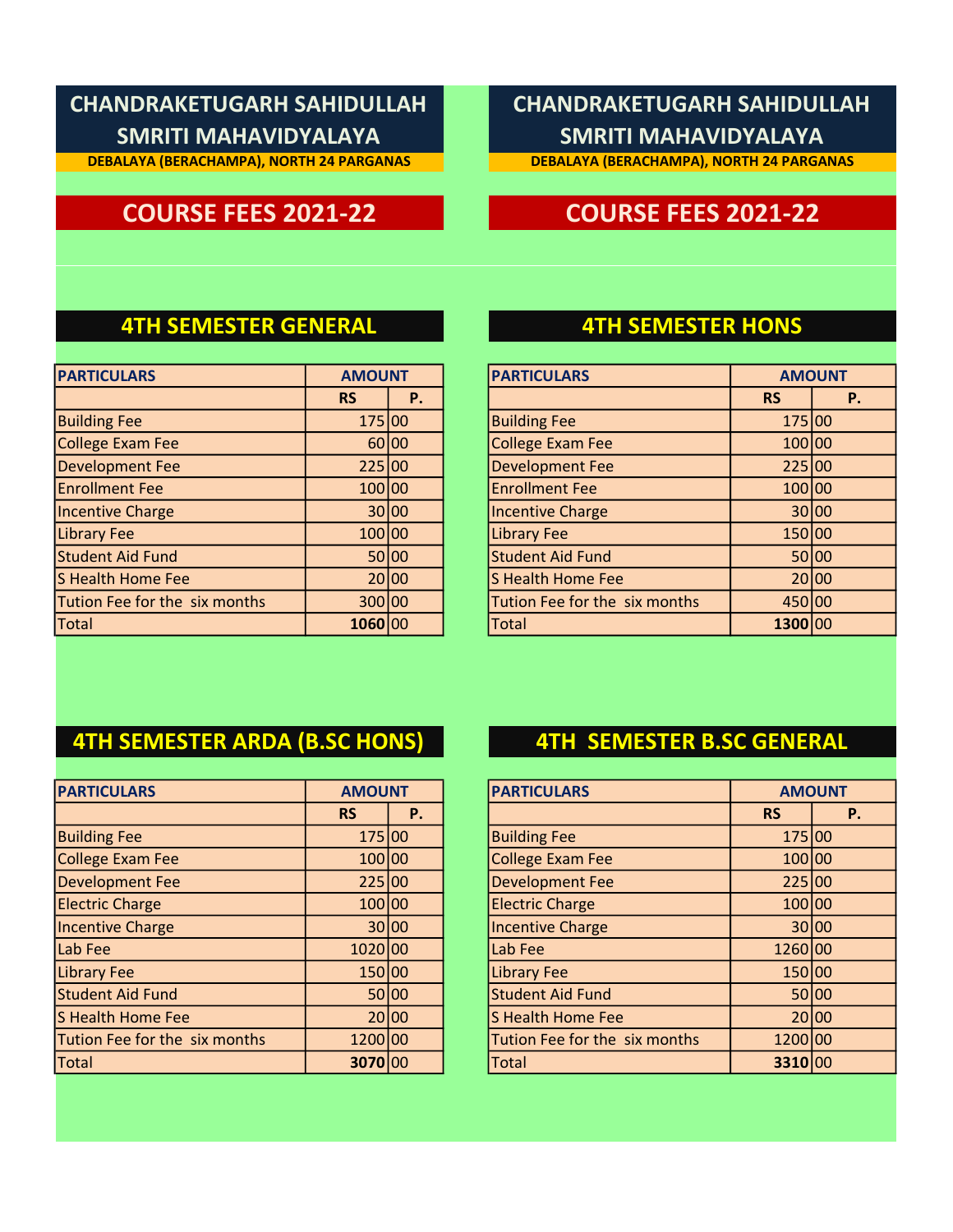**DEBALAYA (BERACHAMPA), NORTH 24 PARGANAS**

## **CHANDRAKETUGARH SAHIDULLAH SMRITI MAHAVIDYALAYA**

**DEBALAYA (BERACHAMPA), NORTH 24 PARGANAS**

## **COURSE FEES 2021-22 COURSE FEES 2021-22**

### **5TH SEMESTER GENERAL 5TH SEMESTER HONS**

| <b>PARTICULARS</b>            | <b>AMOUNT</b> |       | <b>PARTICULARS</b>            | <b>AMOUN</b> |       |
|-------------------------------|---------------|-------|-------------------------------|--------------|-------|
|                               | <b>RS</b>     | P.    |                               | <b>RS</b>    |       |
| <b>Admission Fee</b>          | 100 00        |       | <b>Admission Fee</b>          | 120 00       |       |
| <b>College Fee</b>            | 200 00        |       | <b>College Fee</b>            | 250 00       |       |
| <b>Electric Charge</b>        | 100 00        |       | <b>Electric Charge</b>        | 100 00       |       |
| Game/Sports Fee               | 100 00        |       | <b>Game/Sports Fee</b>        | 100 00       |       |
| Incentive Charge              |               | 30 00 | <b>Incentive Charge</b>       |              | 30 00 |
| <b>Magazine Fee</b>           |               | 30 00 | <b>Magazine Fee</b>           |              | 30 00 |
| <b>Student Union Fee</b>      | 100 00        |       | <b>Student Union Fee</b>      | 100 00       |       |
| Saraswati Puja                |               | 20 00 | Saraswati Puja                |              | 20 00 |
| Tution Fee for the six months | 300 00        |       | Tution Fee for the six months | 450 00       |       |
| Total                         | 980 00        |       | <b>Total</b>                  | 1200 00      |       |

| <b>AMOUNT</b> |       | <b>PARTICULARS</b>            |           | <b>AMOUNT</b> |
|---------------|-------|-------------------------------|-----------|---------------|
| <b>RS</b>     | Ρ.    |                               | <b>RS</b> | Ρ.            |
| 100 00        |       | <b>Admission Fee</b>          | 120 00    |               |
| 200 00        |       | <b>College Fee</b>            | 250 00    |               |
| 100 00        |       | <b>Electric Charge</b>        | 100 00    |               |
| 100 00        |       | <b>Game/Sports Fee</b>        | 100 00    |               |
| 30 00         |       | <b>Incentive Charge</b>       |           | 30 00         |
| 30 00         |       | <b>Magazine Fee</b>           |           | 30 00         |
| 100 00        |       | <b>Student Union Fee</b>      | 100100    |               |
|               | 20 00 | Saraswati Puja                | 20 00     |               |
| 300 00        |       | Tution Fee for the six months | 450 00    |               |
| 980 00        |       | <b>Total</b>                  | 1200      | 100           |

## **5TH SEMESTER ARDA (B.SC HONS) 5TH SEMESTER B.SC GENERAL**

| <b>PARTICULARS</b>            | <b>AMOUNT</b> |           | <b>PARTICULARS</b>            | <b>AMOUN</b> |       |
|-------------------------------|---------------|-----------|-------------------------------|--------------|-------|
|                               | <b>RS</b>     | <b>P.</b> |                               | <b>RS</b>    |       |
| <b>Admission Fee</b>          | 150 00        |           | <b>Admission Fee</b>          | 150 00       |       |
| <b>College Fee</b>            | 250 00        |           | <b>College Fee</b>            | 250 00       |       |
| <b>Electric Charge</b>        | 100 00        |           | <b>Electric Charge</b>        | 100 00       |       |
| Game/Sports Fee               | 100 00        |           | <b>Game/Sports Fee</b>        | 100 00       |       |
| Incentive Charge              |               | 30 00     | <b>Incentive Charge</b>       |              | 30 00 |
| Lab Fee                       | 1020 00       |           | Lab Fee                       | 1260 00      |       |
| <b>Magazine Fee</b>           |               | 30 00     | <b>Magazine Fee</b>           |              | 30 00 |
| <b>Student Union Fee</b>      | 100100        |           | <b>Student Union Fee</b>      | 100 00       |       |
| Saraswati Puja                |               | 20100     | Saraswati Puja                |              | 20 00 |
| Tution Fee for the six months | 1200 00       |           | Tution Fee for the six months | 1200 00      |       |
| Total                         | 3000 00       |           | <b>Total</b>                  | 3240 00      |       |

| <b>AMOUNT</b> |    | <b>PARTICULARS</b>            |           | <b>AMOUNT</b> |
|---------------|----|-------------------------------|-----------|---------------|
| <b>RS</b>     | Ρ. |                               | <b>RS</b> | P.            |
| 150 00        |    | <b>Admission Fee</b>          | 150 00    |               |
| 250 00        |    | <b>College Fee</b>            | 250 00    |               |
| 100 00        |    | <b>Electric Charge</b>        | 100 00    |               |
| 100 00        |    | <b>Game/Sports Fee</b>        | 100 00    |               |
| 30 00         |    | <b>Incentive Charge</b>       |           | 30 00         |
| 1020 00       |    | Lab Fee                       | 1260 00   |               |
| 30 00         |    | <b>Magazine Fee</b>           |           | 30 00         |
| 100 00        |    | <b>Student Union Fee</b>      | 100 00    |               |
| 20 00         |    | Saraswati Puja                |           | 20100         |
| 1200 00       |    | Tution Fee for the six months | 1200 00   |               |
| 3000 00       |    | Total                         | 3240 00   |               |